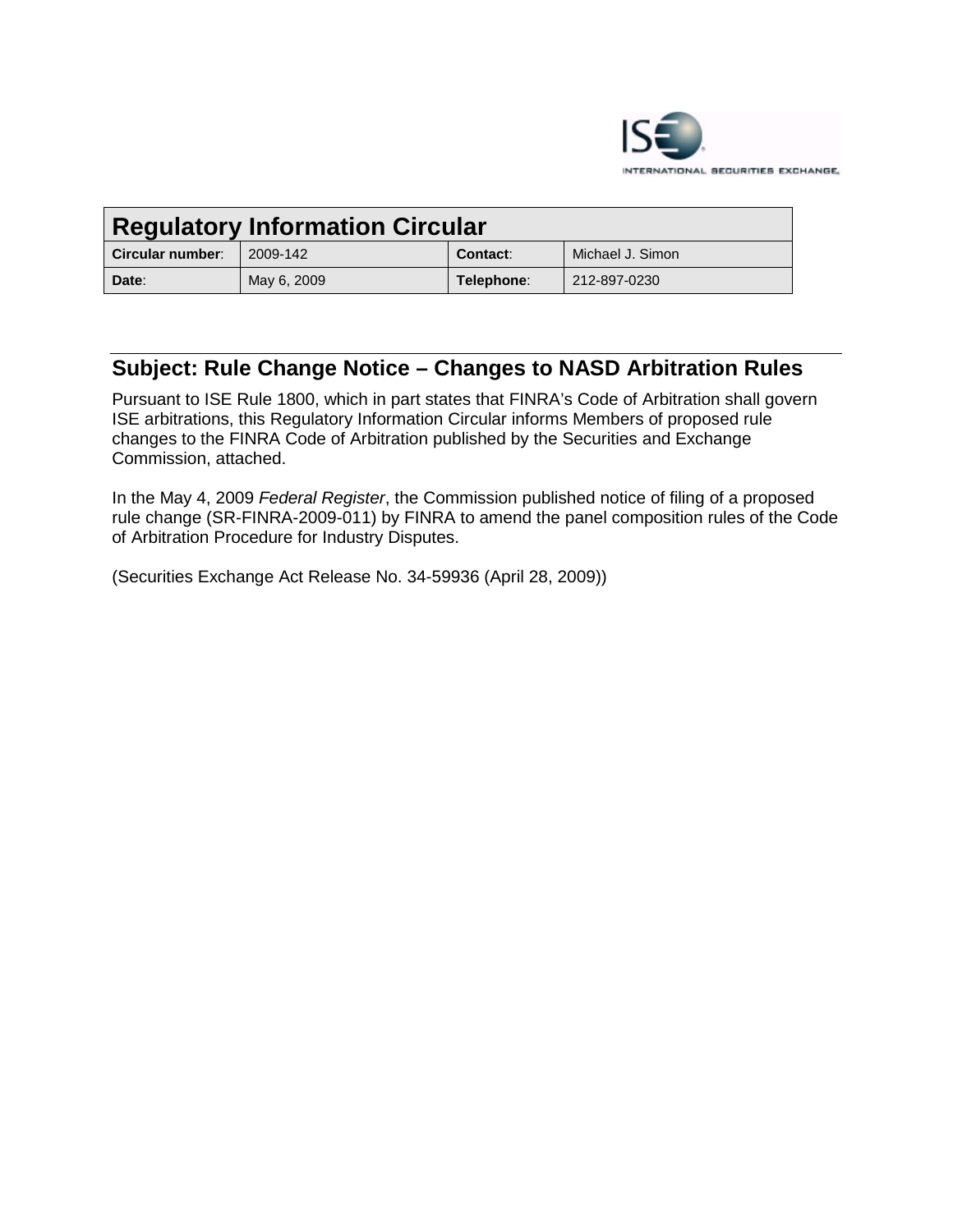substantive changes to the rule text related to the Exchange's Quarterly Option Series Pilot Program.

The Weeklys Program allows CBOE to list and trade Short Term Option Series, which expire one week after the date on which a series is opened. Under the Weeklys Program, CBOE may select up to five approved option classes on which Short Term Option Series could be opened. For each class selected for the Weeklys Program, the Exchange may open up to 20 Short Term Option Series for each expiration date in that class, with approximately the same number of strike prices above and below the value of the underlying security or calculated index value at about the time that the Short Term Option Series is opened. If the Exchange opens less than 20 Short Term Option Series for a given expiration date, additional series may be opened for trading on the Exchange when the Exchange deems it necessary to maintain an orderly market, to meet customer demand, or when the current value of the underlying security or index moves substantially from the previously listed exercise prices. In any event, the total number of series for a given expiration date will not exceed 20 series.

The Exchange has selected the following four options classes to participate in the Weeklys Program: S&P 500 Index options (SPX); S&P 100 Index American-style options (OEX); Mini-S&P 500 Index options (XSP); and S&P 100 Index European-style options (XEO).

In support of its proposal seeking permanent approval of the Weeklys Program, and as required by the Weeklys Pilot Program Approval Order, the Exchange submitted to the Commission a report on the Weeklys Program (the ''Report'') detailing the Exchange's experience with the Weeklys Program. In addition to the Report, the Exchange represented that it has not experienced any capacity-related problems with respect to Short Term Option Series, and also that it has the necessary system capacity to continue to support the option series listed under the Weeklys Program.

After careful review, the Commission finds that the proposal is consistent with the Act and the rules and regulations thereunder applicable to a national securities exchange,5 and, in particular, the requirements of Section  $6(b)(5)$  of the Act,<sup>6</sup> which requires, among other things, that the rules of a

national securities exchange be designed to remove impediments to and perfect the mechanism of a free and open market and a national market system and, in general, to protect investors and the public interest.

The Commission finds that the Weeklys Program, as evidenced by the Report, has furthered the public interest by offering investors an alternative means of managing their risk exposures and carrying out their investment objectives. The Commission notes CBOE's representation that there is sufficient investor interest and demand in the Weeklys Program to warrant its permanent approval. The Commission further notes CBOE's representations that it has not experienced any capacityrelated problems with respect to Short Term Option Series, and that the Exchange has the necessary system capacity to continue to support the option series listed under the Weeklys Program. Accordingly, the Commission finds that the proposed Weeklys Program strikes a reasonable balance between the Exchange's desire to offer a wider array of investment opportunities and the need to avoid the unnecessary proliferation of option series that could compromise systems capacity. The Commission expects CBOE to continue to monitor the trading and quotation volume associated with the Weeklys Program, and the effect the Weeklys Program has on the capacity of the Exchange's, OPRA's, and vendors' systems.

*It is therefore ordered,* pursuant to Section 19(b)(2) of the Act, that the proposed rule change (SR–CBOE–2009– 018) be, and it hereby is, approved.

For the Commission, by the Division of Trading and Markets, pursuant to delegated authority.7

# **Florence E. Harmon,**

*Deputy Secretary.*  [FR Doc. E9–10120 Filed 5–1–09; 8:45 am] **BILLING CODE 8010–01–P** 

## **SECURITIES AND EXCHANGE COMMISSION**

**[Release No. 34–59836; File No. SR–FINRA– 2009–011]** 

**Self-Regulatory Organizations; Financial Industry Regulatory Authority, Inc.; Notice of Filing of Proposed Rule Change and Amendment No. 1 Thereto To Amend the Panel Composition Rules of the Code of Arbitration Procedure for Industry Disputes** 

#### April 28, 2009.

Pursuant to Section 19(b)(1) of the Securities Exchange Act of 1934  $("Act")^1$  and Rule 19b-4 thereunder,<sup>2</sup> notice is hereby given that Financial Industry Regulatory Authority, Inc. (''FINRA'') (f/k/a National Association of Securities Dealers, Inc. (''NASD'')) filed with the Securities and Exchange Commission (''SEC'' or ''Commission'') on March 4, 2009 the proposed rule change as described in Items I, II, and III below, which Items have been substantially prepared by FINRA. On April 7, 2009, FINRA filed Amendment No. 1 to the proposed rule change.<sup>3</sup> The Commission is publishing this notice to solicit comments on the proposed rule change, as amended, from interested persons.

# **I. Self-Regulatory Organization's Statement of the Terms of Substance of the Proposed Rule Change**

FINRA is proposing to amend the Code of Arbitration Procedure for Industry Disputes (''Industry Code'') to change the criteria for determining the panel composition when the claim involves an associated person in industry disputes.

The text of the proposed rule change is available on FINRA's Web site at *http://www.finra.org,* at the principal office of FINRA, and at the Commission's Public Reference Room.

# **II. Self-Regulatory Organization's Statement of the Purpose of, and Statutory Basis for, the Proposed Rule Change**

In its filing with the Commission, FINRA included statements concerning the purpose of and basis for the proposed rule change and discussed any comments it received on the proposed rule change. The text of these statements may be examined at the places specified in Item IV below. FINRA has prepared summaries, set forth in Sections A, B,

<sup>5</sup> In approving this proposed rule change, the Commission has considered the proposed rule's impact on efficiency, competition, and capital formation. 15 U.S.C. 78c(f).<br>  $615$  U.S.C. 78f(b)(5).<br>  $717$  CFR 200.30–3(a)(12).

<sup>1</sup> 15 U.S.C. 78s(b)(1).

<sup>2</sup> 17 CFR 240.19b–4.

<sup>3</sup>Amendment No. 1 replaces and supersedes the initial filing in its entirety.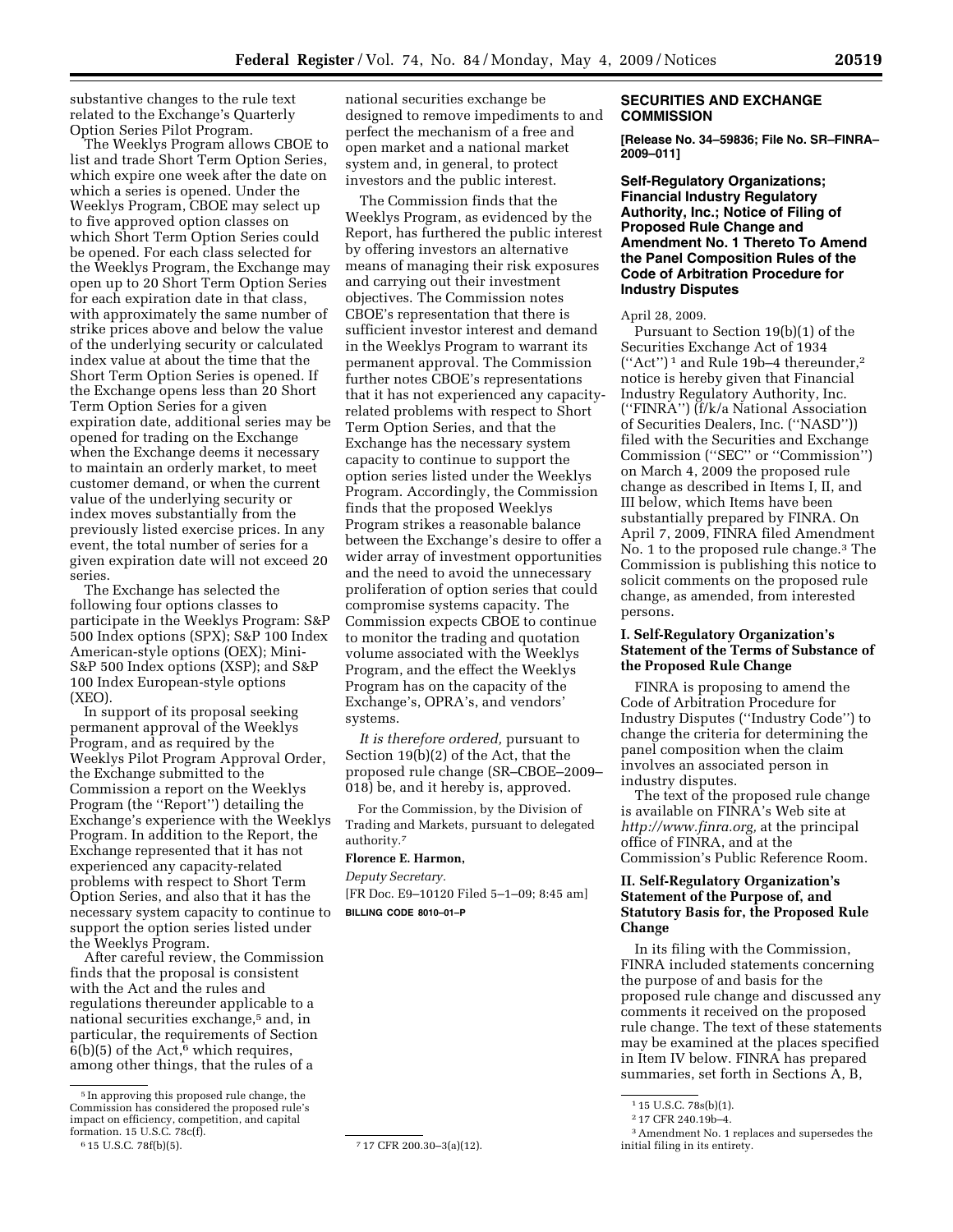and C below, of the most significant aspects of such statements.

*A. Self-Regulatory Organization's Statement of the Purpose of, and Statutory Basis for, the Proposed Rule Change* 

#### 1. Purpose

Currently, Rule 13402(a) of the Industry Code requires an all non-public panel for disputes between members, and for employment disputes between or among members and associated persons that relate exclusively to employment contracts, promissory notes, or receipt of commissions.4 In all other disputes between or among members and associated persons, Rule 13402(b) requires a majority public panel, where one arbitrator would be a non-public arbitrator and two would be public arbitrators.5

FINRA is proposing to amend the Industry Code to change the criteria for determining panel composition when the claim involves an associated person in industry disputes.6 Specifically, FINRA is proposing to amend Rule 13402 and related rules of the Industry Code to:

• Require that the parties receive a majority public panel for all industry disputes involving associated persons (excluding disputes involving statutory employment discrimination claims which require a specialized all public panel); 7

• Clarify that in disputes involving only members, parties will receive an all non-public panel; and

• Provide that if a party amends its pleadings to add an associated person to a previously all member case, parties will receive a majority public panel.

Thus, cases involving only members would have an all non-public panel; cases involving a member and an associated person (excluding cases involving a claim for statutory discrimination) would have a majority public panel; and cases involving an associated person with a statutory discrimination claim would have a

specialized all public panel.<sup>8</sup> Moreover, if a member amends its pleadings to add an associated person, the case would receive a majority public panel, and the rules that apply to cases between associated persons and members would govern list selection and the administration of the arbitration proceeding.

Employment Disputes Involving Associated Persons

Currently, in employment disputes between or among members and associated persons, FINRA requires that the panel consist of all non-public arbitrators in cases that arise out of the employment or termination of employment of an associated person, and that relate exclusively to (1) Employment contracts, (2) promissory notes, or (3) receipt of commissions. However, if a party adds a claim that does not meet these criteria, the parties receive a majority public panel.

FINRA is concerned that parties may be manipulating the rules to secure what they hope will be a favorable panel, which, in many cases, they believe to be a majority public panel. For example, if a party files a claim in which the sole cause of action involves an issue of compensation, FINRA requires parties to select an all nonpublic panel. However, if a party adds a claim that falls outside of the three causes of action described in the preceding paragraph (e.g., adds a cause of action involving a tort), then the parties receive a majority public panel instead.

FINRA also finds Rule 13402(a) cumbersome to implement. Because the three causes of action under the rule are the only exceptions to the requirement for a majority public panel in employment cases, the parties will receive a majority public panel if there is any ambiguity concerning whether a claim falls outside of the three exceptions. The lack of an objective standard for determining panel composition, therefore, makes the rule difficult to apply and often requires Dispute Resolution staff (''staff'') to interpret the parties' pleadings to determine the appropriate panel composition. Underscoring this concern, staff regularly receives inquiries from parties questioning whether their panel composition is proper under Rule 13402.

FINRA is proposing, therefore, to amend Rule 13402 of the Industry Code to clarify that for all employment disputes between or among members

and associated persons (except for statutory employment discrimination cases), the parties must select a majority public panel.9 Rule 13402(a) would be amended to delete the title of the rule, which contains the exceptions to the majority public panel requirement, and replace it with a concise description, which clarifies that Rule 13402(a) would apply to disputes involving only members. Rule 13402(b) would be amended to modify the title of the rule to clarify that for all industry disputes involving associated persons (excluding disputes involving statutory employment discrimination claims), the parties would receive a majority public panel. FINRA is also proposing to make similar title changes to Rules 13403(a) and 13403(b), which govern generating and sending lists to parties, and to Rules 13406(a) and 13406(b), which govern appointment of arbitrators and discretion to appoint arbitrators not on the list.

FINRA believes the proposed amendments would establish an objective standard for determining panel composition and ensure that panel composition is determined by the types of parties involved, and not by the types of claims filed (other than claims for employment discrimination).

Employment Disputes Involving Only Members

FINRA is proposing to amend Rule 13402(a) to clarify that, in disputes involving only members, the parties will receive an all non-public panel. FINRA notes that the proposed amendment to Rule 13402(a) is consistent with the current rule and its intent, which is that disputes involving only members should receive an all non-public panel. FINRA believes that simplifying the rule, by amending the title as described above, will make the rule easier to apply for staff and easier to understand for users of the forum.

Amendments to Pleadings That Add an Associated Person

Occasionally, in a case that began with an all non-public arbitrator panel, a party will amend its pleadings in such a way that a majority public panel would be required. For example, this might occur when a party added a tort claim to prior claims that fit within the three exceptions to the majority public

<sup>4</sup> If the panel consists of one arbitrator, the arbitrator will be a non-public arbitrator selected from the non-public chairperson roster described in Rule 13400(c). *See* Rule 13402(a).

<sup>5</sup> If the panel consists of one arbitrator, the arbitrator will be a public arbitrator selected from the chairperson roster described in Rule 12400(c) of the Code of Arbitration Procedure for Customer Disputes (''Customer Code''). *See* Rule 13402(b).

<sup>6</sup>The proposed changes discussed in this rule filing will not apply to claims filed under the Customer Code.

<sup>7</sup>The proposal would not apply to disputes involving a claim of statutory employment discrimination. *See* Rule 13802.

<sup>8</sup>*See* Rule 13802(c) (panel composition rule for statutory employment discrimination claims).

<sup>9</sup>The proposed change would be consistent with the rules and procedures of the former New York Stock Exchange (''NYSE'') arbitration forum. In the NYSE arbitration forum, cases involving associated persons received a majority public panel because the rules classified associated persons as nonmembers, and non-members received a majority public panel. *See* NYSE Rule 607(a)(1).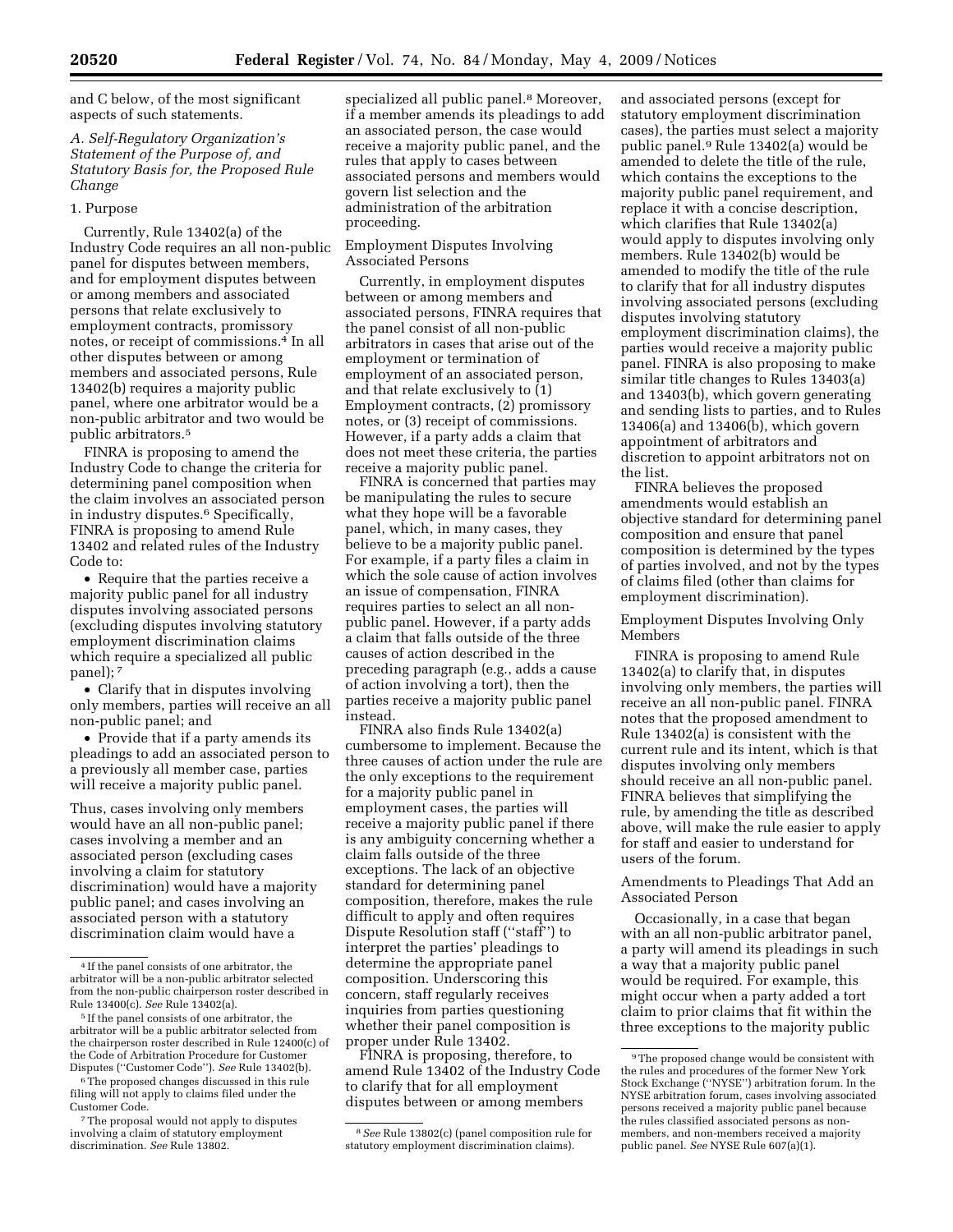panel requirement under Rule 13402(a). Under the proposed amendments, this change in panel composition would occur solely in disputes involving only members in which an associated person is later added. Thus, FINRA is proposing to add a provision to Rule 13402(a) to address amended pleadings that add an associated person as a party.

The proposed rule change would mean that if a member (in a dispute involving only members) amends a pleading to add a party who is an associated person, the parties will receive a majority public panel. If lists of potential arbitrators have not been sent to parties, the Neutral List Selection System (NLSS) would generate three lists as outlined in Rule 13403(b)(2) of the Industry Code. Specifically, FINRA would send a public chairperson list, a public arbitrator list, and a non-public arbitrator list. If the panel consists of one arbitrator,10 NLSS would generate a public chairperson list, and FINRA would send this list only to the parties.11

If the lists have been sent to parties but are not yet due, FINRA would send two new lists to the parties: a public chairperson list and a public arbitrator list as outlined in Rule 13403(b)(2).12 The parties would keep the non-public chairperson list provided to them as described in Rule 13403(a), and would select the non-public arbitrator from this list. The arbitrator selected from the public chairperson list would be the chairperson of the panel. If the panel consists of one arbitrator, FINRA would send only a new public chairperson list to the parties.13

If the ranked lists are due, then the parties may not amend a pleading to add a new party until a panel has been selected and the panel grants a motion to add the party.14 If the panel grants the motion to add an associated person, FINRA will retain the non-public chairperson from the panel, and remove

11*See* Rule 13403(b)(1). FINRA has raised the amount in controversy that will be heard by a single chair-qualified arbitrator to \$100,000. The rule became effective on March 30, 2009.*See* Securities Exchange Release No. 59340 (February 2, 2009), 74 FR 6335 (February 6, 2009) (File No. FINRA–2008– 047); *see also* Regulatory Notice 09–13.

12Pursuant to Rule 13407(a), FINRA will send the list of non-public arbitrators to the new party, with employment history for the past 10 years and other background information for each arbitrator listed. The newly added party may rank and strike arbitrators in accordance with Rule 13404.

13*See supra* note 11.

the remaining non-public arbitrators.15 The parties would select two public arbitrators from new lists that FINRA would send to them in the same manner as if the ranked lists are not yet due. The arbitrator selected from the public chairperson list would be the chairperson of the panel. If the panel consists of one arbitrator and the arbitrator grants a motion to add an associated person, the arbitrator would be replaced with a public chairqualified arbitrator that the parties select from a new public chairperson list that NLSS would generate.16

FINRA believes that these procedures would be consistent with the intent of the proposal to require that a majority public panel be selected if a dispute involves associated persons, and would clarify that amending a pleading to add an associated person would require a change to the panel composition.

#### 2. Statutory Basis

FINRA believes that the proposed rule change is consistent with the provisions of Section  $15A(b)(6)$  of the Act,<sup>17</sup> which requires, among other things, that FINRA rules must be designed to prevent fraudulent and manipulative acts and practices, to promote just and equitable principles of trade, and, in general, to protect investors and the public interest. The proposed rule change is consistent with FINRA's statutory obligations under the Act to protect the public interest by minimizing the parties' ability to manipulate the panel composition rules by filing certain types of claims in industry cases. Moreover, FINRA believes that the proposed rule change will protect the public interest by simplifying the criteria for panel composition in industry disputes, establishing an objective standard for determining panel composition, and ensuring that panel composition is determined by the types of parties involved, and not by the types of claims filed.

# *B. Self-Regulatory Organization's Statement on Burden on Competition*

FINRA does not believe that the proposed rule change will result in any burden on competition that is not necessary or appropriate in furtherance of the purposes of the Act, as amended.

# *C. Self-Regulatory Organization's Statement on Comments on the Proposed Rule Change Received From Members, Participants, or Others*

Written comments were neither solicited nor received by FINRA.

# **III. Date of Effectiveness of the Proposed Rule Change and Timing for Commission Action**

Within 35 days of the date of publication of this notice in the **Federal Register** or within such longer period (i) as the Commission may designate up to 90 days of such date if it finds such longer period to be appropriate and publishes its reasons for so finding or (ii) as to which the self-regulatory organization consents, the Commission will:

(A) by order approve such proposed rule change, or

(B) institute proceedings to determine whether the proposed rule change should be disapproved.

# **IV. Solicitation of Comments**

Interested persons are invited to submit written data, views, and arguments concerning the foregoing, including whether the proposed rule change is consistent with the Act. Comments may be submitted by any of the following methods:

#### *Electronic Comments*

• Use the Commission's Internet comment form (*http://www.sec.gov/ rules/sro.shtml*); or

• Send an e-mail to *rulecomments@sec.gov.* Please include File Number SR–FINRA–2009–011 on the subject line.

#### *Paper Comments*

• Send paper comments in triplicate to Elizabeth M. Murphy, Secretary, Securities and Exchange Commission, 100 F Street, NE., Washington, DC 20549–1090.

All submissions should refer to File Number SR–FINRA–2009–011. This file number should be included on the subject line if e-mail is used. To help the Commission process and review your comments more efficiently, please use only one method. The Commission will post all comments on the Commission's Internet Web site (*http://www.sec.gov/ rules/sro.shtml*). Copies of the submission, all subsequent amendments, all written statements with respect to the proposed rule change that are filed with the Commission, and all written communications relating to the proposed rule change between the Commission and any person, other than

<sup>10</sup> In a dispute between members, if the panel consists of one arbitrator, the arbitrator will be selected from FINRA's non-public chairperson arbitrator roster. *See* Rule 13402(a).

<sup>14</sup>*See* Rule 13309(c) of the Industry Code.

<sup>15</sup>Pursuant to Rule 13407(b), the newly added party may not strike the non-public arbitrator but may challenge the arbitrator for cause in accordance with Rule 13410.

<sup>16</sup>*See supra* note 11.

<sup>17</sup> 15 U.S.C. 78o–3(b)(6).